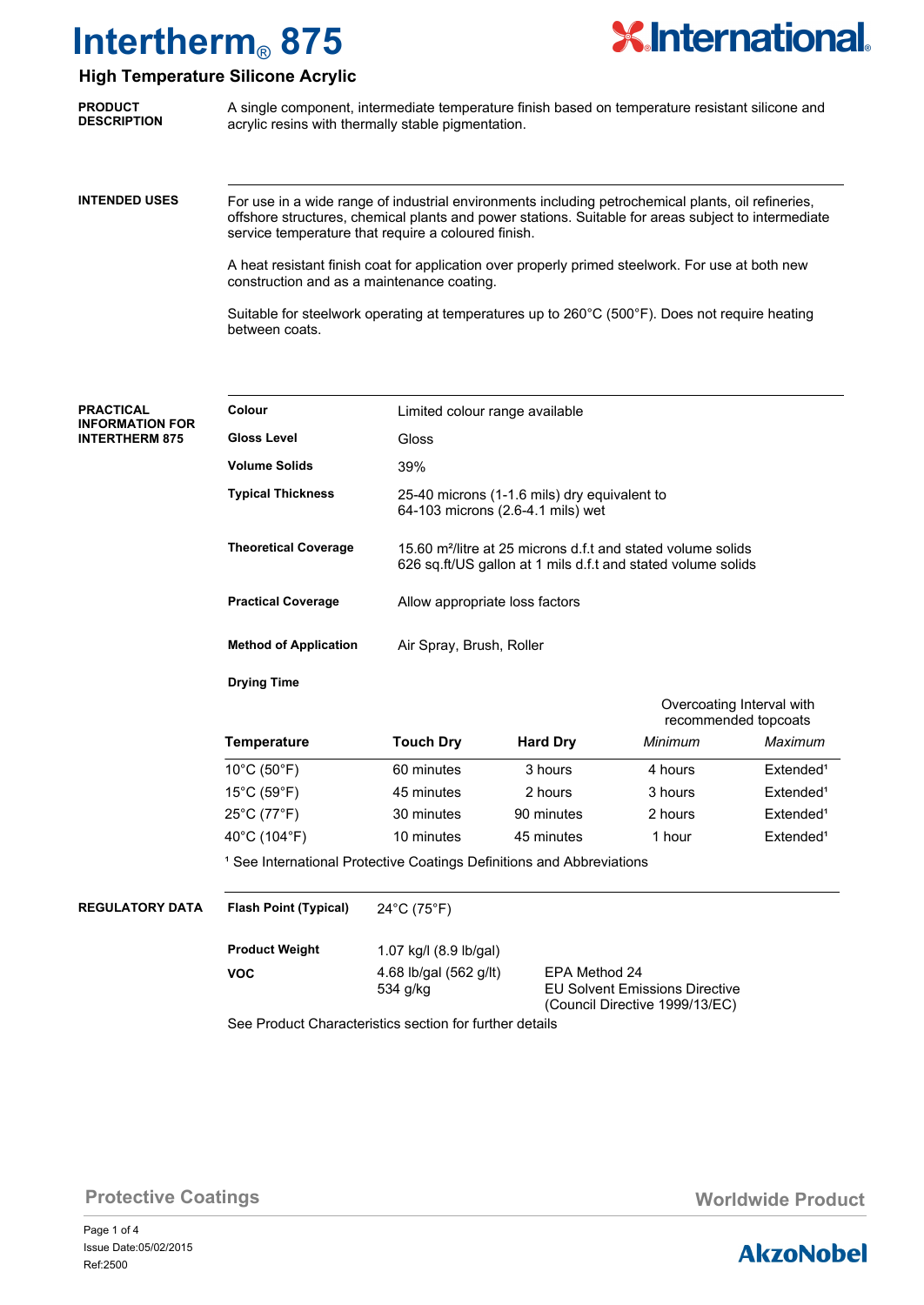

### **High Temperature Silicone Acrylic**

**SURFACE PREPARATION**

All surfaces to be coated should be clean, dry and free from contamination. Prior to paint application all surfaces should be assessed and treated in accordance with ISO 8504:2000.

Oil or grease should be removed in accordance with SSPC-SP1 solvent cleaning.

### **Abrasive Blast Cleaning**

Abrasive blast clean to Sa2½ (ISO 8501-1:2007) or SSPC-SP10. If oxidation has occurred between blasting and application of Intertherm 875, the surface should be reblasted to the specified visual standard. Surface defects revealed by the blast cleaning process should be ground, filled, or treated in the appropriate manner.

Intertherm 875 can be applied over approved anti-corrosive primers. The primer surface should be dry and free from all contamination, and Intertherm 875 must be applied within the overcoating intervals specified (consult the relevant product data sheet).

In the case of zinc primers, where necessary, remove weld spatter, smooth weld seams and sharp edges and blast clean welds and damaged areas to Sa2½ (ISO 8501-1:2007) or SSPC-SP10. The shop primer or other primer surface should be dry and free of all contamination (oil, grease, salt etc) and overcoated with Intertherm 875 within the overcoating intervals specified for the primer (consult the relevant product data sheet).

Weld seams and damaged areas should be blast cleaned to Sa2½ (ISO 8501-1:2007) or SSPC-SP10.

Ensure the zinc primer has fully cured and is clean, dry and free from zinc salts prior to overcoating.

If the shop primer shows extensive or widely scattered breakdown overall sweep blasting may be necessary.

| <b>APPLICATION</b> | <b>Mixing</b>                      |                                                    | This material is a one component coating and should always be mixed<br>thoroughly with a power agitator before application.                                                                                                                                                                          |
|--------------------|------------------------------------|----------------------------------------------------|------------------------------------------------------------------------------------------------------------------------------------------------------------------------------------------------------------------------------------------------------------------------------------------------------|
|                    | <b>Mix Ratio</b>                   | Not applicable                                     |                                                                                                                                                                                                                                                                                                      |
|                    | <b>Airless Spray</b>               | Not recommended                                    |                                                                                                                                                                                                                                                                                                      |
|                    | Air Spray<br>(Pressure Pot)        | Recommended                                        | DeVilbiss MBC or JGA<br>Gun<br>Air Cap 704 or 765<br>Fluid Tip E                                                                                                                                                                                                                                     |
|                    | <b>Air Spray</b><br>(Conventional) | Recommended                                        | Use suitable proprietary equipment                                                                                                                                                                                                                                                                   |
|                    | <b>Brush</b>                       | Suitable - small areas<br>only                     | Typically 25 microns (1.0 mils) can be achieved                                                                                                                                                                                                                                                      |
|                    | <b>Roller</b>                      | Suitable - small areas<br>only                     | Typically 25 microns (1.0 mils) can be achieved                                                                                                                                                                                                                                                      |
|                    | <b>Thinner</b>                     | International GTA007<br>(International GTA013)     | Do not thin more than allowed by local<br>environmental legislation                                                                                                                                                                                                                                  |
|                    | <b>Cleaner</b>                     | International GTA007                               |                                                                                                                                                                                                                                                                                                      |
|                    | <b>Work Stoppages</b>              | Material should be filtered prior to use.          | Thoroughly flush all equipment with International GTA007. All unused material<br>should be stored in tightly closed containers. Partially filled containers may<br>show surface skinning and/or a viscosity increase of the material after storage.                                                  |
|                    | <b>Clean Up</b>                    |                                                    | Clean all equipment immediately after use with International GTA007. It is good<br>working practice to periodically flush out spray equipment during the course of<br>the working day. Frequency of cleaning will depend upon amount sprayed,<br>temperature and elapsed time, including any delays. |
|                    |                                    | with appropriate regional regulations/legislation. | All surplus materials and empty containers should be disposed of in accordance                                                                                                                                                                                                                       |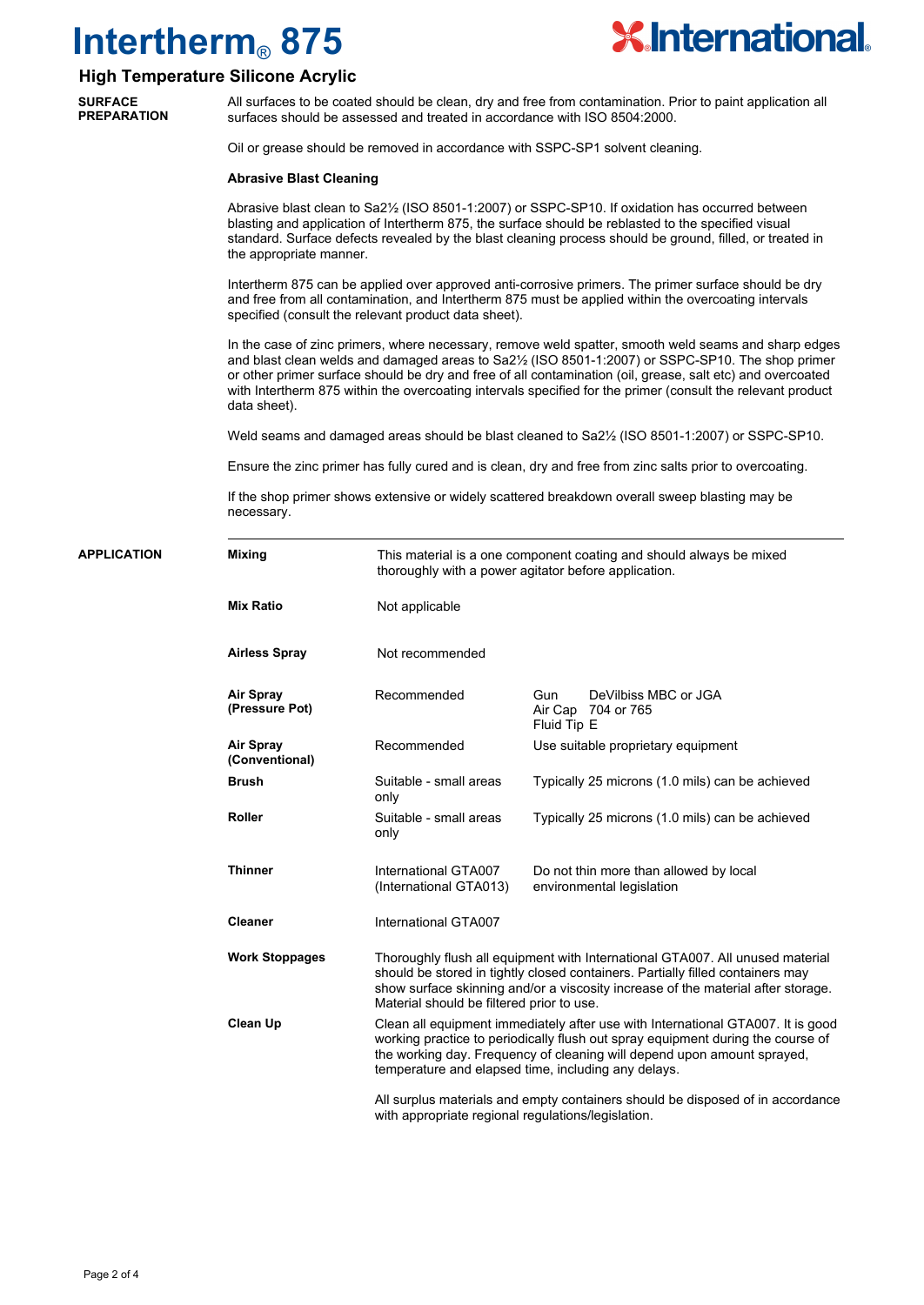

### **High Temperature Silicone Acrylic**

**PRODUCT CHARACTERISTICS**

For optimum corrosion protection at temperatures up to 260°C (500°F) Intertherm 875 should be applied over an inorganic zinc silicate primer. The preferred system for use with inorganic zinc silicate is to apply a mist coat followed by a full coat of Intertherm 875 at 40 microns (1.6 mils) dry film thickness. Application of two full coats can sometimes result in pinholes in the topcoat.

When overcoating weathered zinc silicate primers the surface should be clean, free from contamination, and the presence of zinc corrosion products.

Zinc epoxy primers will also provide satisfactory anti-corrosive protection for in-service temperatures up to 150°C (300°F).

This material is air drying and is suitable for application both in the fabrication yard and on-site where stoving facilities are not available.

Over-application can lead to blistering at high temperatures

Some minor colour and gloss changes will be visible upon high heat exposure.

Note that some yellowing will occur with prolonged exposure of the white finish to temperatures of 260°C (500°F).

Maximum continuous dry temperature resistance for Intertherm 875 is 260ºC (500°F).

Intertherm 875 can be applied to substrates with surface temperatures at time of application up to 40°C (104°F).

Note: VOC values quoted are based on maximum possible for the product taking into account variations due to colour differences and normal manufacturing tolerances.

Low molecular weight reactive additives, which will form part of the film during normal ambient cure conditions, will also affect VOC values determined using EPA Method 24.

This specialist material is not normally topcoated, and is only compatible with a very limited number of primers. **SYSTEMS COMPATIBILITY**

Suitable primers are:

| Interzinc 12  | Up to 260°C (500°F) continuous dry temperature                      |
|---------------|---------------------------------------------------------------------|
| Interzinc 22  | Up to 260°C (500°F) continuous dry temperature                      |
| Interzinc 52  | Up to 150°C (300°F) continuous dry temperature                      |
| Interzinc 315 | Up to $150^{\circ}$ C (300 $^{\circ}$ F) continuous dry temperature |
|               |                                                                     |

For other suitable primers, consult International Protective Coatings.